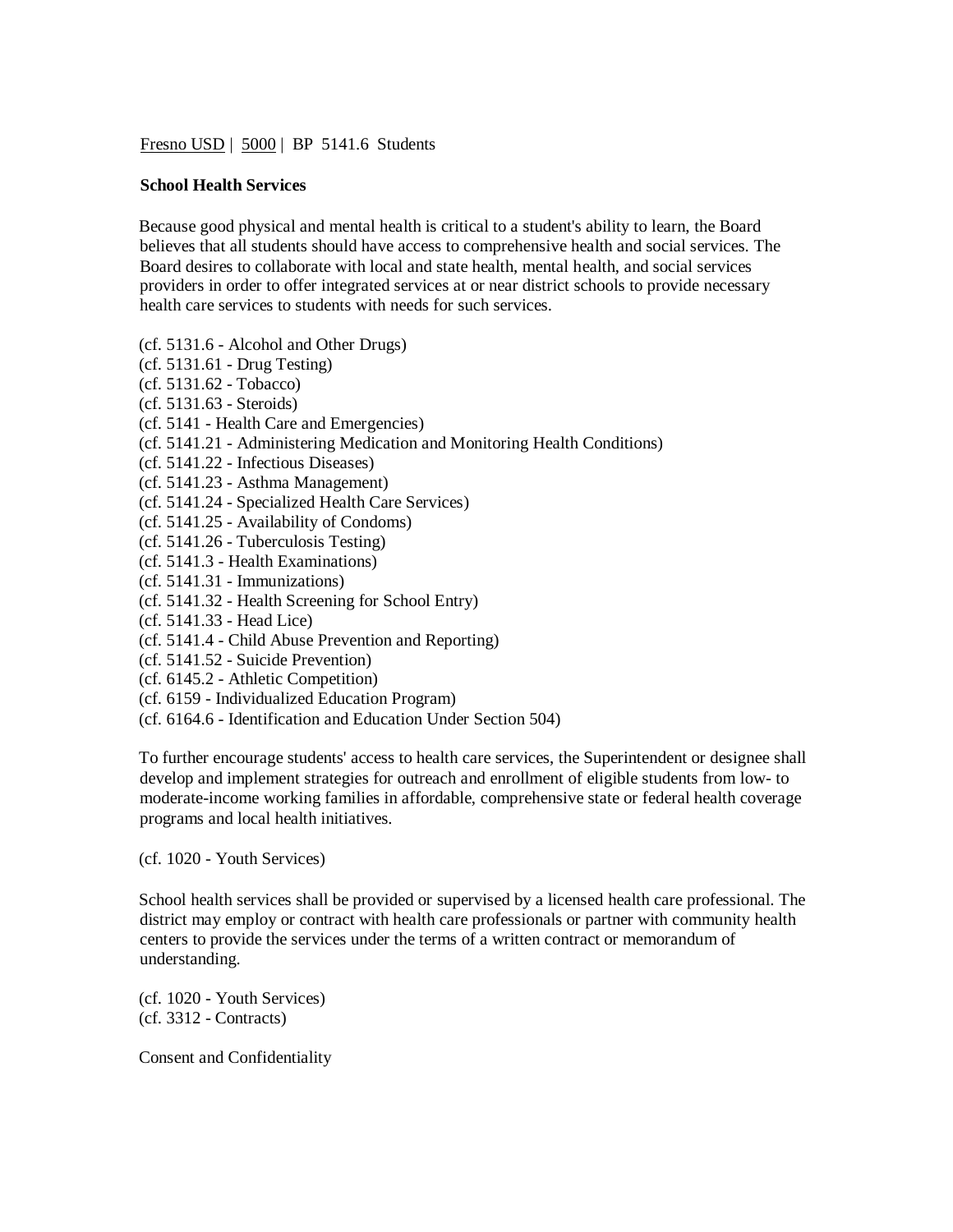The Superintendent or designee shall obtain written parent/guardian consent prior to providing services to a student, except when the student is authorized to consent to the service pursuant to Family Code 6920-6929, Health and Safety Code 124260, or other applicable law.

The Superintendent or designee shall maintain the confidentiality of student health records in accordance with law.

(cf. 5125 - Student Records)

Reimbursement for Services

The Superintendent or designee will establish procedures for billing public and private insurance programs and other applicable programs for reimbursement of services as appropriate.

(cf. 5143 - Insurance)

The district may serve as a Medi-Cal provider to the extent feasible, comply with all related legal requirements, and seek reimbursement of costs to the extent allowed by law.

*Fresno Unified School District does not harass, intimidate, or discriminate on the basis of race, color, ethnicity, national origin, ancestry, age, creed, religion, political affiliation, gender, gender identity or expression or genetic information, mental or physical disability, sex, sexual orientation, parental or marital status, military veteran status, or any other basis protected by law or regulation, in its educational program(s) or employment.*

Legal Reference:

EDUCATION CODE 8800-8807 Healthy Start support services for children 49073-49079 Privacy of student records 49423.5 Specialized physical health care services 49557.2-49558 Eligibility for free and reduced-price meals; sharing information with Medi-Cal

FAMILY CODE 6920-6929 Consent by minor for medical treatment

GOVERNMENT CODE 95020 Individualized family service plan

HEALTH AND SAFETY CODE

104830-104865 School-based application of fluoride or other tooth decay-inhibiting agent 121020 HIV/AIDS testing and treatment; parental consent for minor under age 12 123110 Minor's right to access health records 123115 Limitation on parent/guardian access to minor's health records 123800-123995 California Children's Services Act 124025-124110 Child Health and Disability Prevention Program 124172-124174.6 Public School Health Center Support Program 124260 Mental health services; consent by minors age 12 and older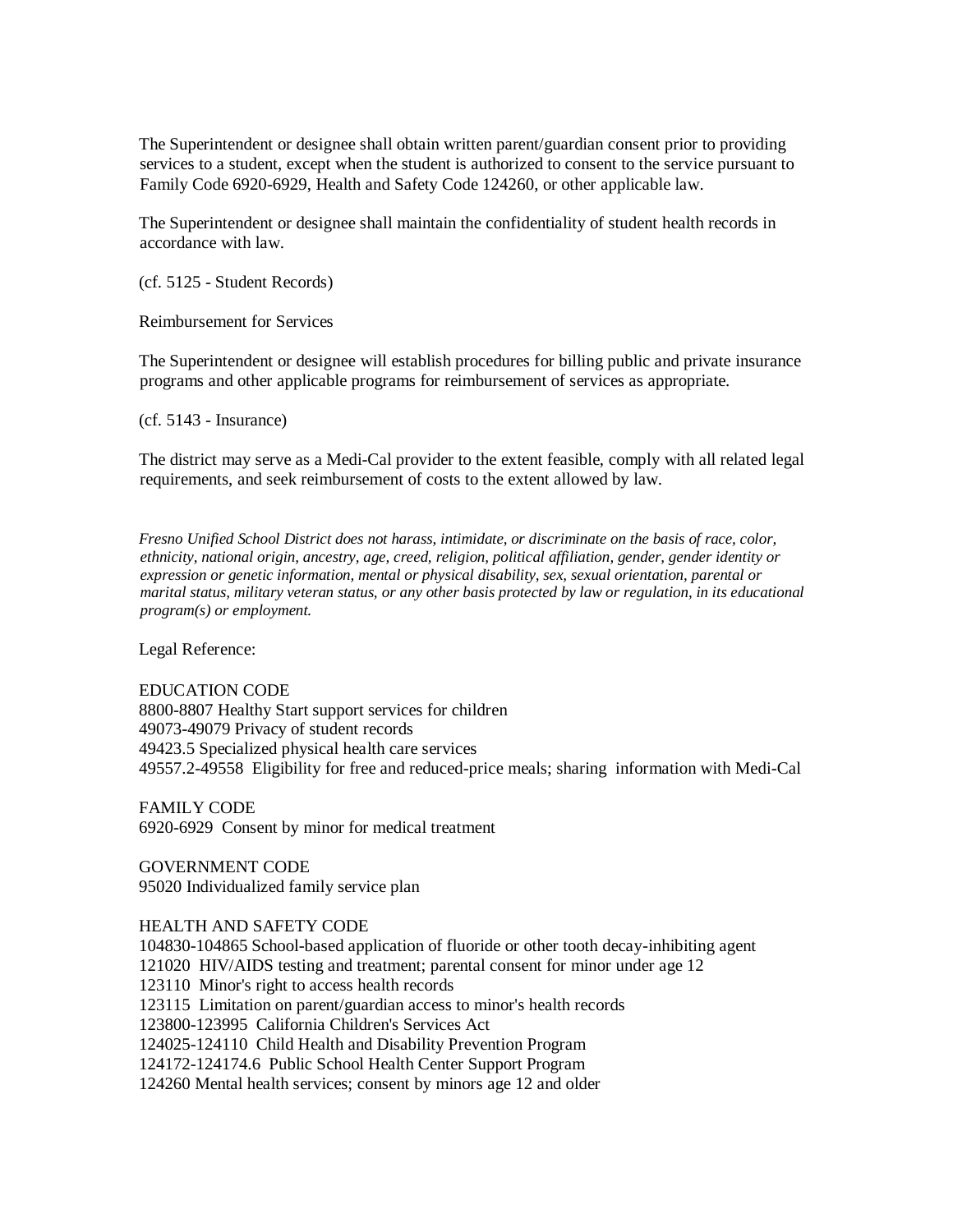130300-130317 Health Insurance Portability and Accountability Act (HIPAA)

WELFARE AND INSTITUTIONS CODE 14059.5 Definition of "medically necessary" 14100.2 Confidentiality of Medi-Cal information 14115 Medi-Cal claims process 14124.90 Third-party health coverage 14132.06 Covered benefits; health services provided by local educational agencies 14132.47 Administrative claiming process and targeted case management

CODE OF REGULATIONS, TITLE 10 2699.6500-2699.6905 Healthy Families Program

CODE OF REGULATIONS, TITLE 17 2951 Testing standards for hearing tests 6800-6874 Child Health and Disability Prevention Program

CODE OF REGULATIONS, TITLE 22

51009 Confidentiality

51050-51192Definitions of Medi-Cal providers and services

51200 Requirements for providers

51231.2 Wheelchair van requirements

51270 Local educational agency provider; conditions for participation

51304 Limitations on specified benefits

51309 Psychology, physical therapy, occupational therapy, speech pathology, audiological services

51323 Medical transportation services

51351 Targeted case management services

51360 Local educational agency; types of services

51491 Local educational agency eligibility for payment

51535.5 Reimbursement to local educational agency providers

UNITED STATES CODE, TITLE 20

1232g Family Educational and Privacy Rights Act (FERPA)

UNITED STATES CODE, TITLE 42 1320c-9 Prohibition against disclosure of records 1397aa-1397jj State Children's Health Insurance Program

CODE OF FEDERAL REGULATIONS, TITLE 42 431.300 Use and disclosure of information on Medicaid applicants and recipients

CODE OF FEDERAL REGULATIONS, TITLE 45 164.500-164.534 Health Insurance Portability and Accountability Act (HIPAA)

Management Resources: DEPARTMENT OF HEALTH SERVICES PUBLICATIONS Medi-Cal Provider Manual California School-Based Medi-Cal Administrative Activities Manual